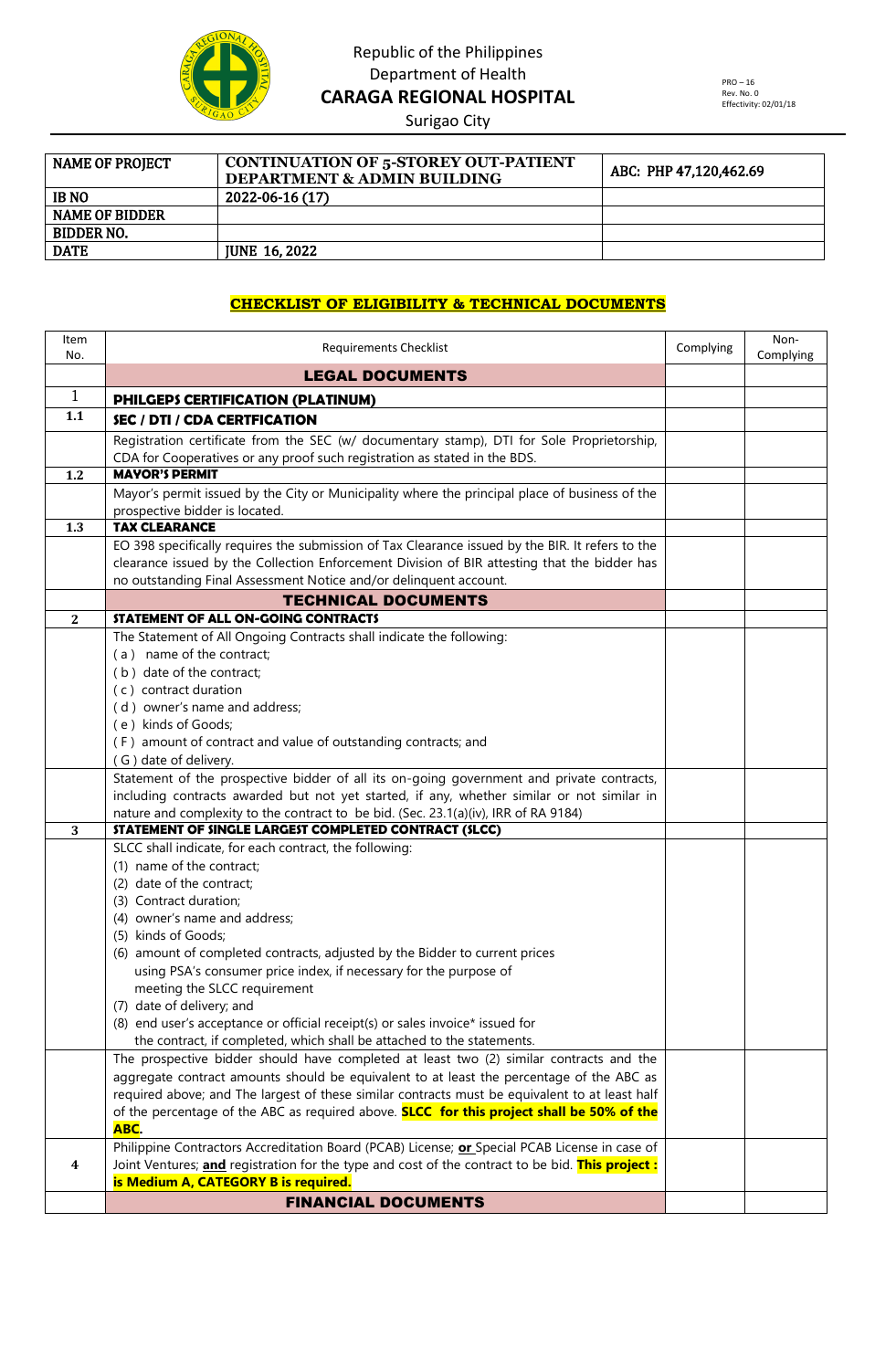

Surigao City

| <b>NAME OF PROJECT</b> | <b>CONTINUATION OF 5-STOREY OUT-PATIENT</b><br><b>DEPARTMENT &amp; ADMIN BUILDING</b> | ABC: PHP 47,120,462.69 |
|------------------------|---------------------------------------------------------------------------------------|------------------------|
| <b>IB NO</b>           | 2022-06-16 (17)                                                                       |                        |
| <b>NAME OF BIDDER</b>  |                                                                                       |                        |
| BIDDER NO.             |                                                                                       |                        |
| <b>DATE</b>            | <b>JUNE 16, 2022</b>                                                                  |                        |

| 5              | <b>AUDITED FINANCIAL STATEMENT</b>                                                                                              |  |  |
|----------------|---------------------------------------------------------------------------------------------------------------------------------|--|--|
|                | The prospective bidder's audited financial statements, showing among others, the                                                |  |  |
|                | prospective bidders total and current assets and liabilities "STAMP RECEIVED" by the BIR or                                     |  |  |
|                | its duly accredited and authorized institution, for the preceding calendar year which should                                    |  |  |
|                | not be earlier than two (2) years from the date of bid submission. (with documentary Stamp)                                     |  |  |
|                | In the case of online payment, ePayment Acknowledged Receipt shall be provided. For Bank                                        |  |  |
|                | payment, BIR Deposit Slip shall be submitted and attached.                                                                      |  |  |
| 6              | NET FINANCIAL CONTRACTING CAPACITY (NOTARIZED)                                                                                  |  |  |
| $\overline{7}$ | <b>JOINT VENTURE AGREEMENT (JVA)</b>                                                                                            |  |  |
|                | If applicable, the JVA in case of the joint venture is already in existence, or duly notarized                                  |  |  |
|                | statements from all the potential joint venture partners stating that they will enter into and                                  |  |  |
|                | abide by the provisions of the JVA in the instance that the bid is successful.                                                  |  |  |
|                |                                                                                                                                 |  |  |
|                | All co-venturers shall submit their legal documents, while any of the co-venturers shall submit                                 |  |  |
|                | technical and financial documents.                                                                                              |  |  |
|                |                                                                                                                                 |  |  |
|                | Each partner of the joint venture shall submit the PhilGEPS Certificate of Registration in                                      |  |  |
|                | accordance with Sec. 8.5.2 of the 2016 IRR of RA 9184.                                                                          |  |  |
|                |                                                                                                                                 |  |  |
|                | For bidder who did not engage into a JVA, shall still submit Certification of Not in to                                         |  |  |
|                | <b>Joint Venture</b>                                                                                                            |  |  |
|                |                                                                                                                                 |  |  |
| 8              | BID SECURITY (Any of the following:) (NOTARIZED)                                                                                |  |  |
|                | Cash or Cashier's/Manager's check issued by a Universal or Commercial Bank (2%)<br>a.                                           |  |  |
|                | Bank draft/guarantee or irrevocable letter of credit issued by a Universal or Commercial<br>b.                                  |  |  |
|                | Bank; Provided, however, That it shall be confirmed or authenticated by a Universal or                                          |  |  |
|                | Commercial Bank, if issued by a foreign bank. (2%)                                                                              |  |  |
|                | Surety Bond callable upon demand issued by a surety or insurance company duly<br>C.                                             |  |  |
|                | certified by the Insurance Commission as authorized to issue such security (5%)                                                 |  |  |
|                | Bid Securing Declaration (120 cd)<br>d.                                                                                         |  |  |
| 9              | <b>OMNIBUS SWORN STATEMENT (NOTARIZED)</b>                                                                                      |  |  |
|                | Executed by the bidder, or its duly authorized representative, and shall be in accordance with                                  |  |  |
|                | Section 25.3 of the 2016 IRR of RA 9184<br>OTHER PROJECT REQUIREMENTS: (In absence of one document below shall be disqualified) |  |  |
| 10             |                                                                                                                                 |  |  |
|                | Taxpayer's Identification Number (TIN) or VAT Registration Certificate<br>а.<br>b. Authorized Personnel Certification           |  |  |
|                |                                                                                                                                 |  |  |
|                | c. Organizational Chart for the contract to bid                                                                                 |  |  |
|                | Statement of Availability of Key Personnel and Equipment<br>d.                                                                  |  |  |
|                | List of Contractor's Key Personnel with Employment Contract and License (e.g.<br>e.                                             |  |  |
|                | Project Manager, Project Architect, Civil Engineers, Electrical Engineer, Safety Officer,<br>Materials Engineer, Foreman)       |  |  |
|                | f.<br>Duly signed Manpower Utilization Schedule                                                                                 |  |  |
|                | List of Contractor's major equipment units, which are owned, leased, and/or under                                               |  |  |
|                | g.<br>purchase agreements supported by proof of ownership or certification and                                                  |  |  |
|                | availability of equipment from lessor/vendor for the duration of the project, as the                                            |  |  |
|                | case may be                                                                                                                     |  |  |
|                | Duly signed Equipment utilization Schedule<br>h.                                                                                |  |  |
|                | Duly signed Construction schedule and S-Curve                                                                                   |  |  |
|                | i.<br>PERT/CPM                                                                                                                  |  |  |
|                |                                                                                                                                 |  |  |
|                | Duly signed Narrative Description of the construction method<br>k.                                                              |  |  |
|                | Duly signed Construction Safety and Health Program<br>I.                                                                        |  |  |
|                | Affidavit of Site Inspection<br>m.                                                                                              |  |  |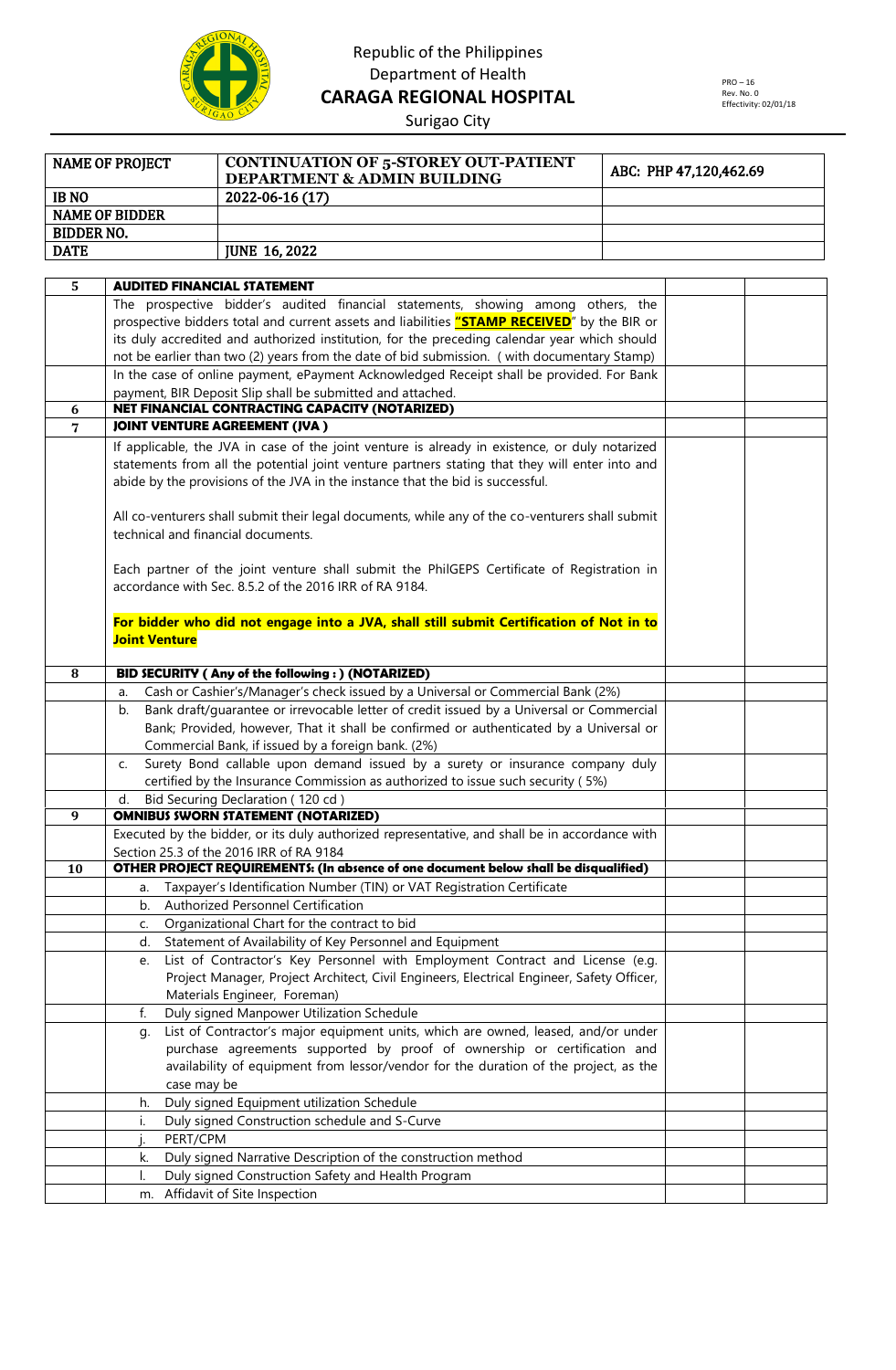

Surigao City

| <b>NAME OF PROJECT</b> | <b>CONTINUATION OF 5-STOREY OUT-PATIENT</b><br><b>DEPARTMENT &amp; ADMIN BUILDING</b> | ABC: PHP 47,120,462.69 |
|------------------------|---------------------------------------------------------------------------------------|------------------------|
| <b>IB NO</b>           | 2022-06-16 (17)                                                                       |                        |
| <b>NAME OF BIDDER</b>  |                                                                                       |                        |
| BIDDER NO.             |                                                                                       |                        |
| <b>DATE</b>            | <b>IUNE 16, 2022</b>                                                                  |                        |

*Note: Any missing documents in the above-mentioned checklist is a ground for outright rejection of the bid.* 

REMARKS: [ ] PASSED [ ] FAILED

#### BIDS AND AWARDS COMMITTEE

HILARION P. PASAL, CE, SE COSNARIE E. SEGUIS, MD<br>Engineer IV Chairman Vice Chairman

**Medical Specialist II** 

 TRISTAN LOUISE D. ANDO GRACE D. PLATIL, RM, RN, MAN ELRY P. BORJA, RMT Administrative Officer V Nurse VII Medtech III Member Member Member

### **CHECKLIST OF FINANCIAL PROPOSAL DOCUMENTS**

| Item<br>No.    | Requirements Checklist                                       | Complying | Non-<br>Complying |
|----------------|--------------------------------------------------------------|-----------|-------------------|
|                | <b>Financial Documents</b>                                   |           |                   |
|                | Original Duly accomplished and signed Financial Bid Form.    |           |                   |
|                | <b>AMOUNT:</b>                                               |           |                   |
| $\overline{2}$ | Original of Duly signed Bid Prices in the Bill of Quantities |           |                   |
|                | <b>AMOUNT:</b>                                               |           |                   |
| 3              | Duly accomplished Detailed Estimate.                         |           |                   |
| $\overline{4}$ | <b>Cash Flow by Quarter</b>                                  |           |                   |

*Note: Any missing documents in the above-mentioned checklist is a ground for outright rejection of the bid.* 

REMARKS: [ ] PASSED [ ] FAILED